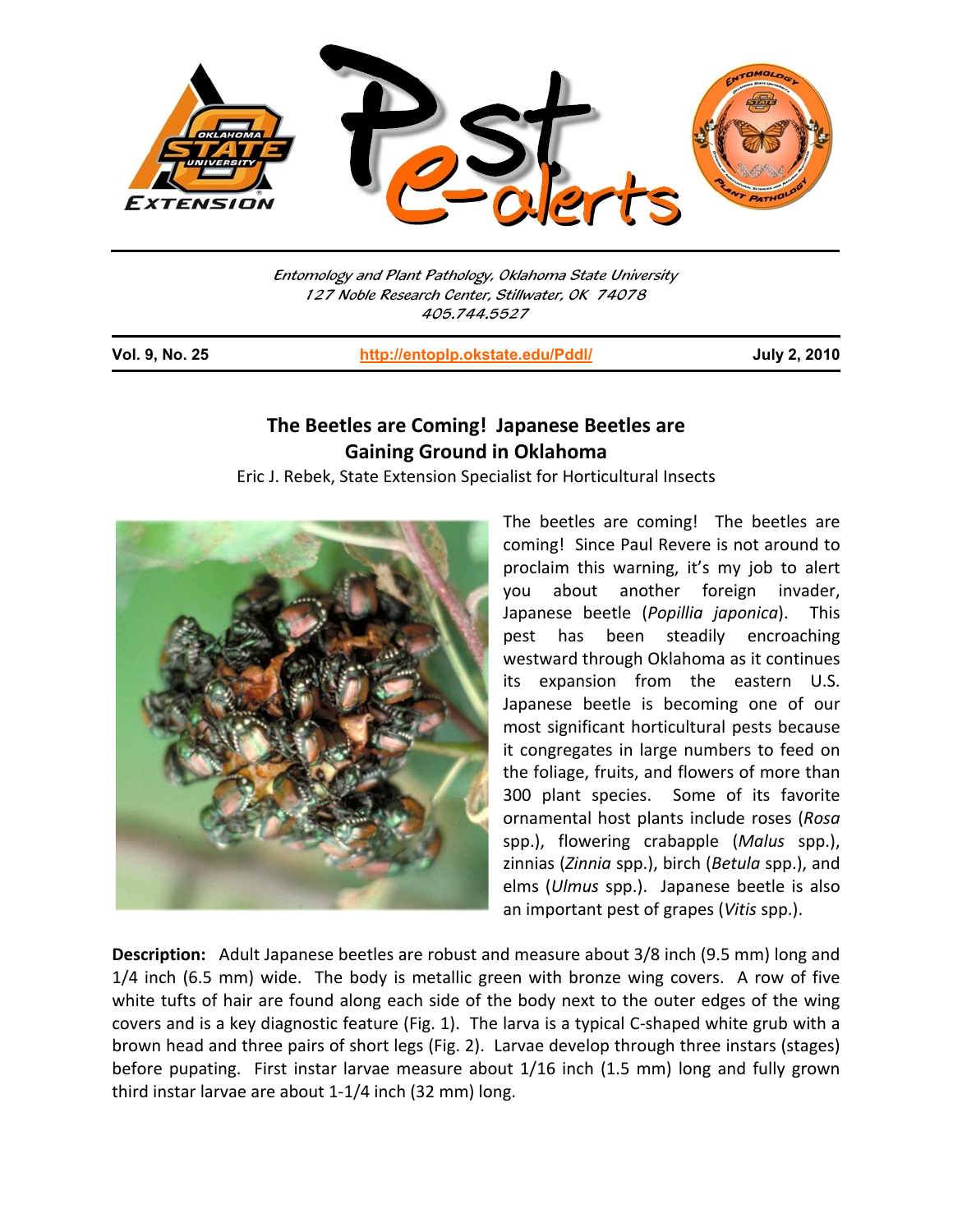



**Fig 1.** Adult Japanese beetle. Note white tufts of hairs along sides.

**Fig 2.** Larval Japanese beetle, C‐shaped white grub.

**Distribution:** The Japanese beetle is native to Asia and the first U.S. report is from Riverton, New Jersey in 1916. The beetle is common in all states east of the Mississippi River, except Florida and Mississippi, and has been found as far west as Colorado. The distribution of Japanese beetle in Oklahoma is currently limited to approximately ten counties, but the beetle is widespread throughout several northeastern counties including Adair, Cherokee, Delaware, Tulsa, and Wagoner Counties. Isolated populations have been found in Creek, Kay, Oklahoma, and Payne Counties. Although additional county records do not exist, Japanese beetle likely occurs elsewhere in the state.

Life Cycle: Japanese beetles have one-year life cycles. Overwintering larvae migrate upward in March and April and resume feeding on plant roots until May. They then move deeper in the soil, form an earthen cell, and pupate. Adults emerge late June through July and are active during the day, commonly found feeding and mating in large numbers on susceptible plants. Females repeatedly enter the soil and can lay 40-60 eggs during their lifetime. Eggs hatch 1 to 2 weeks later and first instar larvae begin feeding on plant roots. The first instars molt in 17 to 25 days, while second instars take 18 to 45 days to develop and molt again. Most grubs reach the third instar stage by late September and by October they dig deeper into the soil to overwinter (Fig. 3).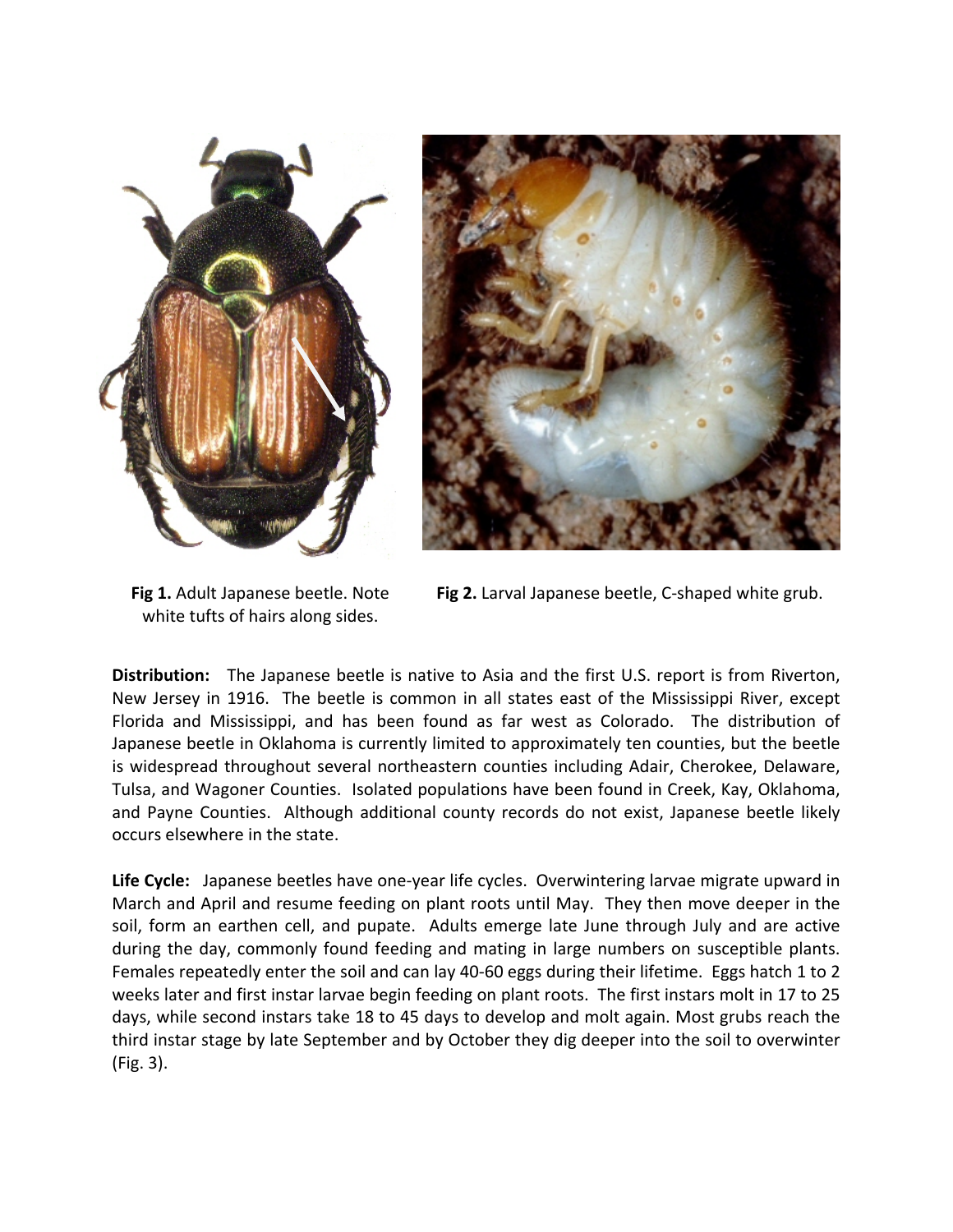

**Fig. 3**. Life cycle of Japanese beetle. David J. Shetlar, Ohio State

**Hosts:** Larvae feed on roots of turfgrasses as well as those of other plants. Adults feed on more than 300 different plant species and are considered major pests of ornamental, fruit, and vegetable plants. Japanese beetles are especially fond of flowering crabapple, roses, and grapes, so it is best to avoid planting these highly susceptible host plants. Also avoid planting Japanese maple (*Acer palmatum*), Rose‐of‐Sharon (*Hibiscus syriacus*), flowering cherry (*Prunus* spp.), and American elm (*Ulmus americanum*) as these are also favored by adult beetles. However, some varieties of certain host plants such as roses are less susceptible than others.

**Damage:** Adults feed during the day, preferring hot weather and plants located in full sun. Damage to foliage appears as skeletonized tissue with all but the leaf veins entirely consumed (Fig. 4). Adult feeding activity on fruits and flowers typically is characterized by holes in affected tissue; large numbers of beetles will often consume these plant tissues in their entirety. Healthy plants can survive even complete defoliation by the beetle, but young or weak host plants may not be able to withstand heavy attacks. In fruit and vegetable crops, yield may be reduced as a result of defoliation.

**Cultural control:** Handpicking adult beetles can be effective when they first colonize landscape plants. Beetles are less active in the morning and evening when it is cooler and can be killed by dropping them in a solution of soapy water. Japanese beetle traps, which contain a sex pheromone and a floral lure to attract both males and females, have been commercially available for several years. However, these traps usually attract more beetles than they capture, leaving landscape plants vulnerable. Adult Japanese beetles can fly one mile or more, so beetles that are caught in traps are readily replaced in the landscape by colonizing individuals. The only situation where traps may be useful is if traps are used across a large area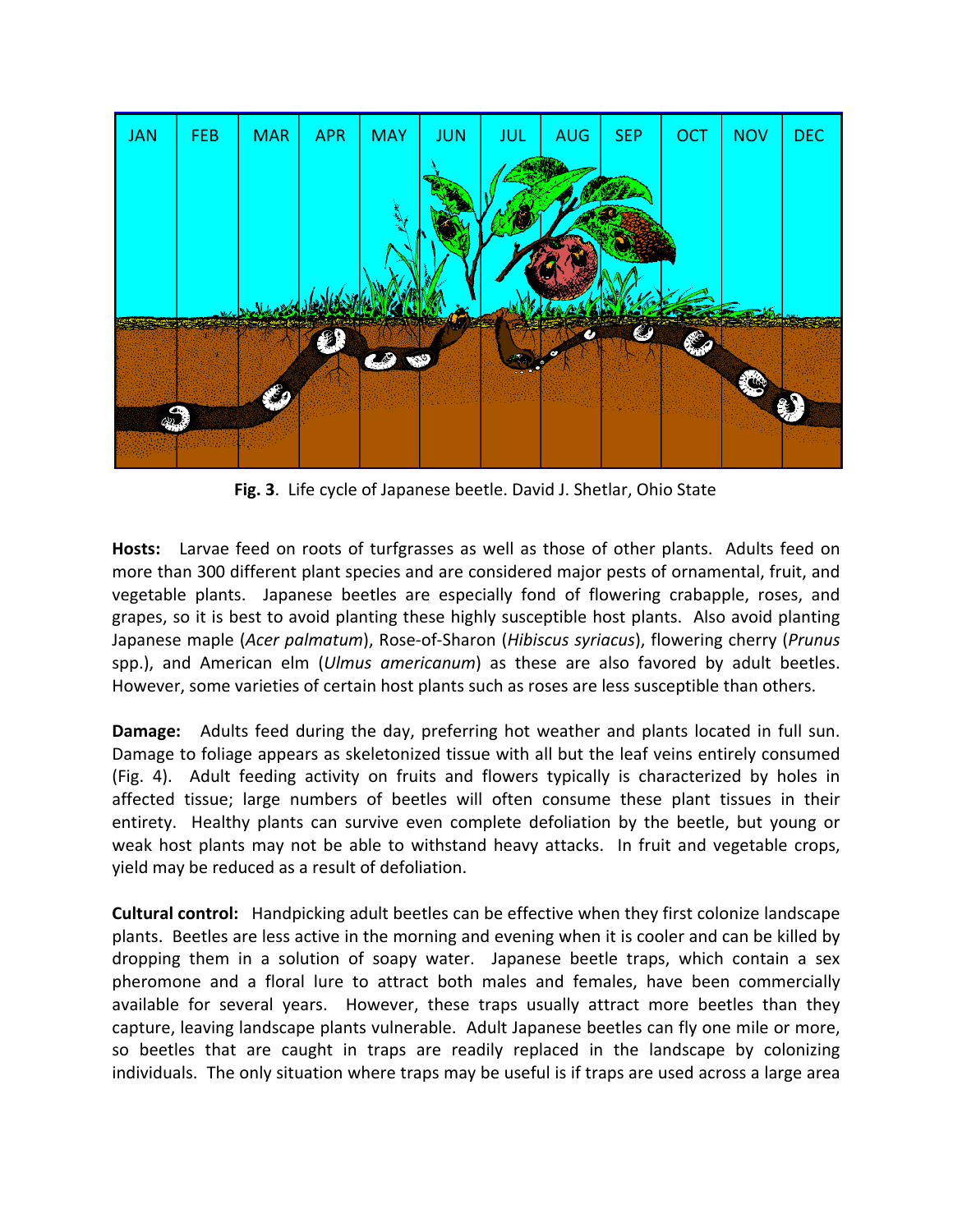like an entire neighborhood. Traps should be checked and emptied regularly, but make sure to kill any live beetles by dunking them in soapy water.



**Fig. 4**. Japanese beetle feeding damage (skeletonizing) on Chinese chestnut. Jerry A. Payne, USDA Agricultural Research Service, Bugwood.org

**Biological control:** Biological control of Japanese beetle is an active area of research, and several species of natural enemies have been released against this pest in other states. However, establishment has been limited for parasitic flies and wasps released for Japanese beetle control. Efforts are now being directed toward biological control of these beetles with disease‐causing microbes. Several insecticide formulations contain these microbial agents.